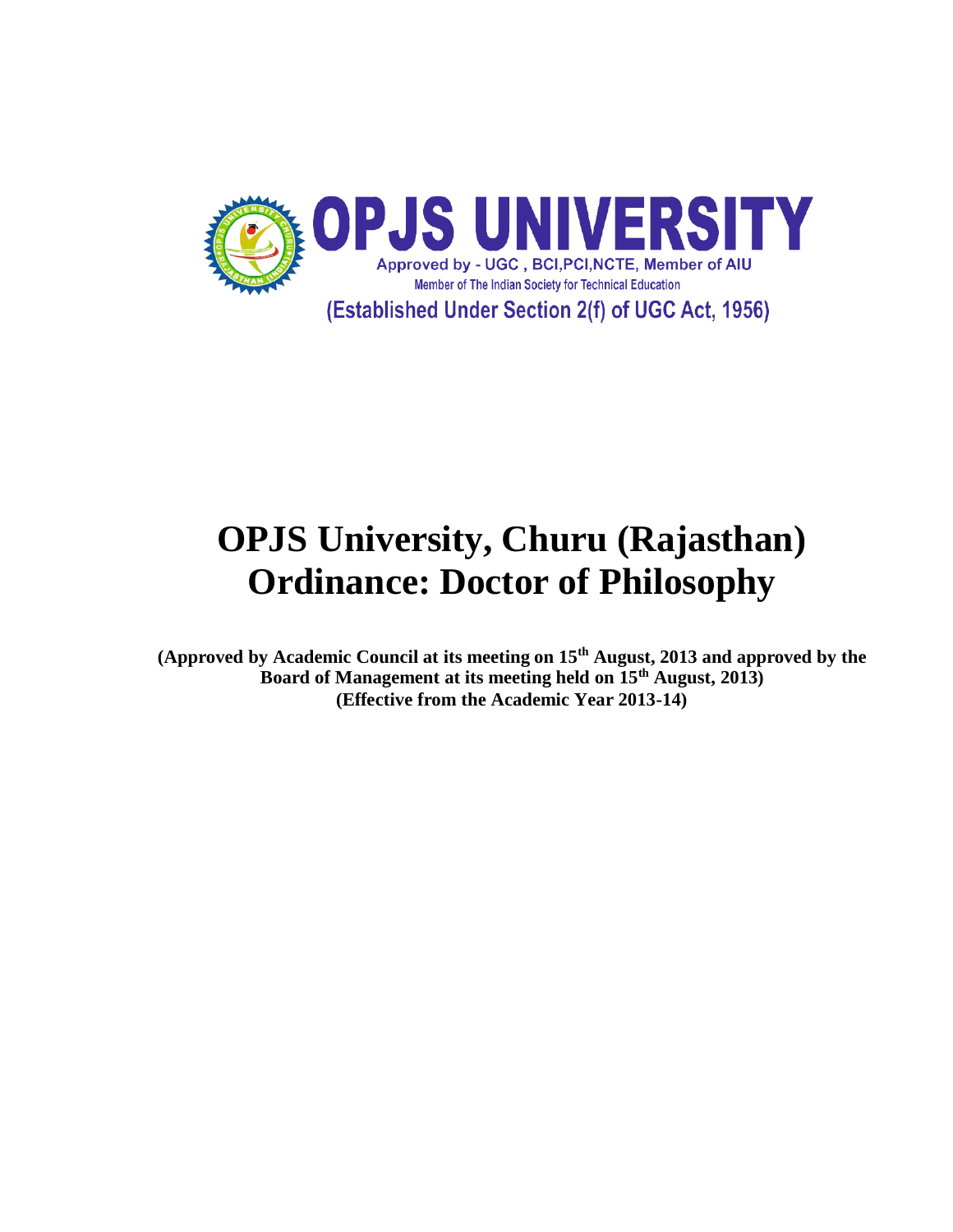## **OPJS University, Churu (Rajasthan) Ordinance: Doctor of Philosophy**

## **1. GENERAL REGULATIONS**

A. The degree of Doctor of philosophy (hereinafter referred to as (Ph. D) may be granted in any Faculty of the University.

B. Subject to general guidance of the Academic Council(hereinafter referred to as AC) and general control of the Faculty concerned, research studies for Ph. D shall be governed by Research Advisory Board (hereinafter referred to as RAB) and Departmental Research Committees (hereinafter referred to as DRC).

## **2. ACADEMIC ELIGIBILITY**

A.A candidate seeking admission in PhD programme must have obtained at least 55% marks at Post Graduate degree (or equivalent) level in the subject chosen for research or an allied subject (the alliance and/or equivalence will be decided by the RAB which will consider the application for admission.

B.A relaxation of 5 percent marks at Post Graduate degree (or equivalent) level will be allowed for SC/ST/Differently abled candidates.

C. For calculating percentage of marks for Post Graduate degree ( or equivalent) level in the subject of Education and Physical education, if the candidate is seeking admission on the basis of B. Ed/.BP. Ed or DP. Ed followed by M. Ed/MP. Ed (One year Course), then marks obtained in B. Ed + M. Ed and/BP. Ed or DP. Ed + MP. Ed (One year Course), as the case may be shall be halved.

## **1. RESERVATION OF SEATS**

State reservation policy will be adopted for admission process in Ph. D Programme.

#### **2. PROCEDURE FOR ADMISSION**

## **1) Under Exemption from NET for appointment of Assistant Professor:**

- **A.** The schedule of admissions to the Ph. D Programme shall be advertised throughan admission notice.
- **B.** Admission to Ph. D programme shall be made through an **Entrance Test** to be conducted by the University for each Discipline. The syllabus for the tests shall be laid down by the concerned Teaching Departments. The Entrance test shall be of three hours duration. And will carry 100 marks. The question paper will have two parts. Part one will have objective types multiple choice questions carrying 50 marks based on reasoning/aptitude/current affairs/general knowledge and research methodology. The second paper shall be based on descriptive knowledge on proposed research field of the subject concerned to be answered in 500 words and it will carry 50 marks.
- **C.** A candidate must secure 40% marks to qualify the Entrance Test. (35% for SC/ST/Differently abled candidates.).
- **D.** The entrance examination shall be conducted by the Controller of Examinations in association with DRC.
- **E.** The standard of Entrance Examination will contain the PG level in concernedsubject.
- **F.** There will be no **negative marking** in the Entrance Test.
- **G.** From amongst the candidates who qualify for admission, the Department will call for interview, in the order of merit list, three times the total number of seats available in the Department or are exempted from the Examination (mentioned above ).
- **H**. The merit list for admission to Pre-Ph. D course will be prepared by the

Department Research Committee after holding interview according to the following criteria: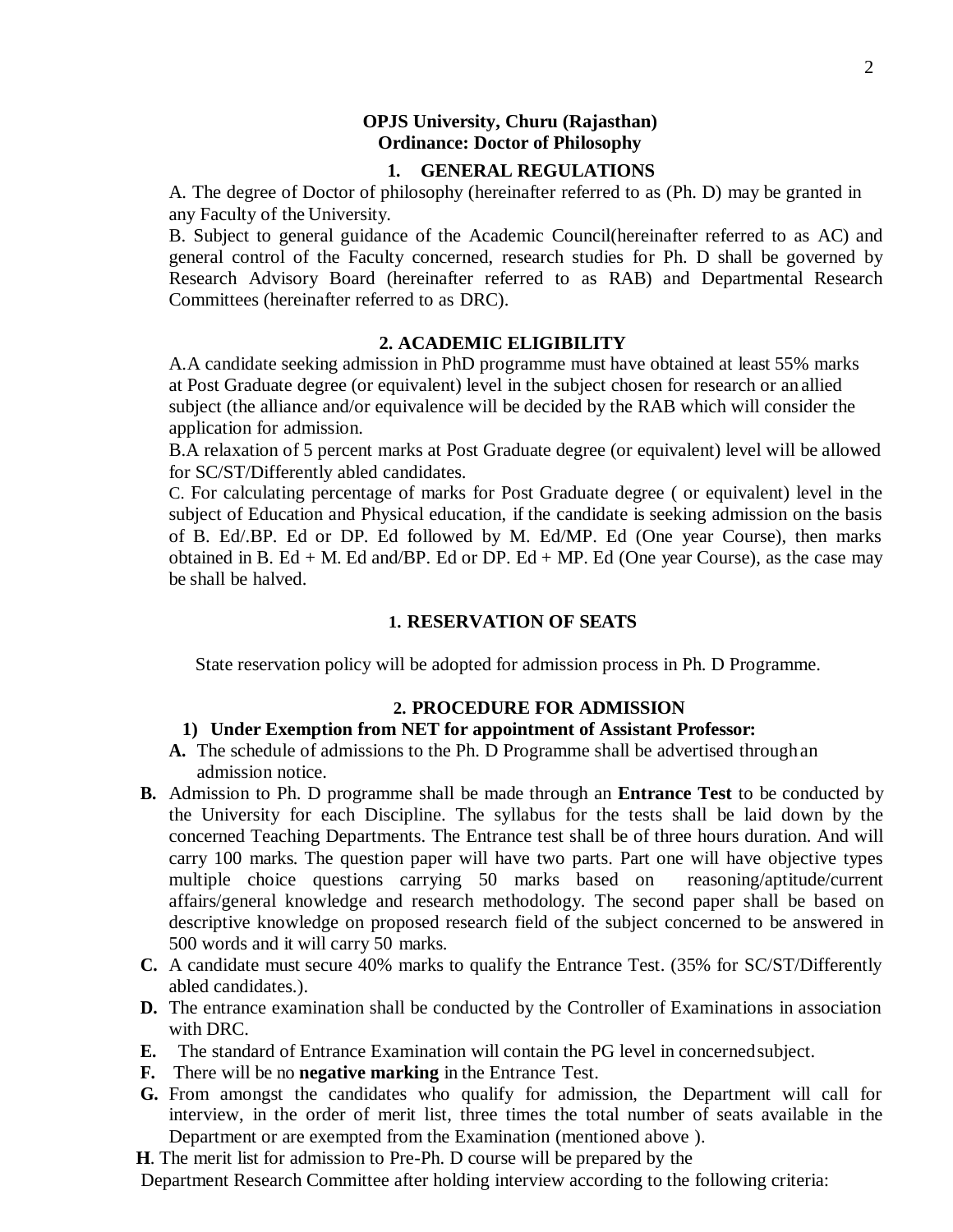- a) 10% weight age to marks in the Senior Secondary Examination.
- b) 10% weight age to marks in the Bachelor's Degree Examination.
- c) 10% weight age to marks in the Master's Degree Examination.
- d) 40% weight age to marks in the Entrance Test.
- e) 30% weight age to performance in the interview on the basis of criteria approved by DRC of the concerned Department.
- f) Allocation of Supervisor & Co-supervisor(s) shall be made by the Departmental Ph. D admission committee as per their area (s) of interest and the number of seats available as per specialization(s). Allotment/allocation of the supervisor shall not be left to the individual student/teacher.

## **Departmental Ph.D. Admission Committee:**

The Departmental Ph.D. Admission Committee will comprise of the following:

- a) Chairperson of the department
- b) All the Faculties of Department who are eligible to supervise the Ph. D candidates.
- c) In case the total number of members as per clause (a) and (b) above remains less than three then the Chairperson of the Department will be authorized to take necessary steps to raise the total strength of Admission Committee to three with prior approval of the President/Vice-Chancellor.

## **NOTE:**

- A) In the interview, the candidates are supposed to discuss the area of his/her interest.
- B) A justification for the need of co-supervision and a written consent of the co-supervisor shall be required.
- C) Co-supervisor(s) may also be associated at the time of meeting of DRC for pre-registration seminar.
- **I.** The Departmental Ph. D Admission Committee will prepare a list of candidates provisionally admitted to Ph.D course and forward it to the fee section for depositing the course work fee by the candidates. The Admission Committee shall, however, prepare a waiting list of candidates who may be admitted in case the selected candidate does not report for admission and deposit the fee as per the schedule notified.

**NOTE:** The candidate shall not be admitted to PhD Programme in the same department/subject for pursuing another Ph.D degree.

## **Supervisor/Co-supervisor**

- **J.** A supervisor may be 1) Faculty from the Department where admissions are considered, or 2) a Faculty from a recognized college/institute maintained by or affiliated to a University.
- **K.** Provided that if a Faculty of affiliated/maintained institute/college is appointed as Supervisor, the Chairperson of University Teaching Department (UTD) concerned will record a certificate to the effect that the concerned college/institute has adequate library, laboratory and other facilities for the candidate's research.
- **L.** Co-supervisor(s) may be 1) a Faculty from the Department where admissions are considered, or 2) an inter-departmental Faculty but within University, or 3) a Faculty from outside University, who is otherwise eligible to supervise Ph. D students.

**NOTE:-** No Faculty shall be entitled to supervise the Ph. D work of his/her blood relations (as per the list specified in University Rules).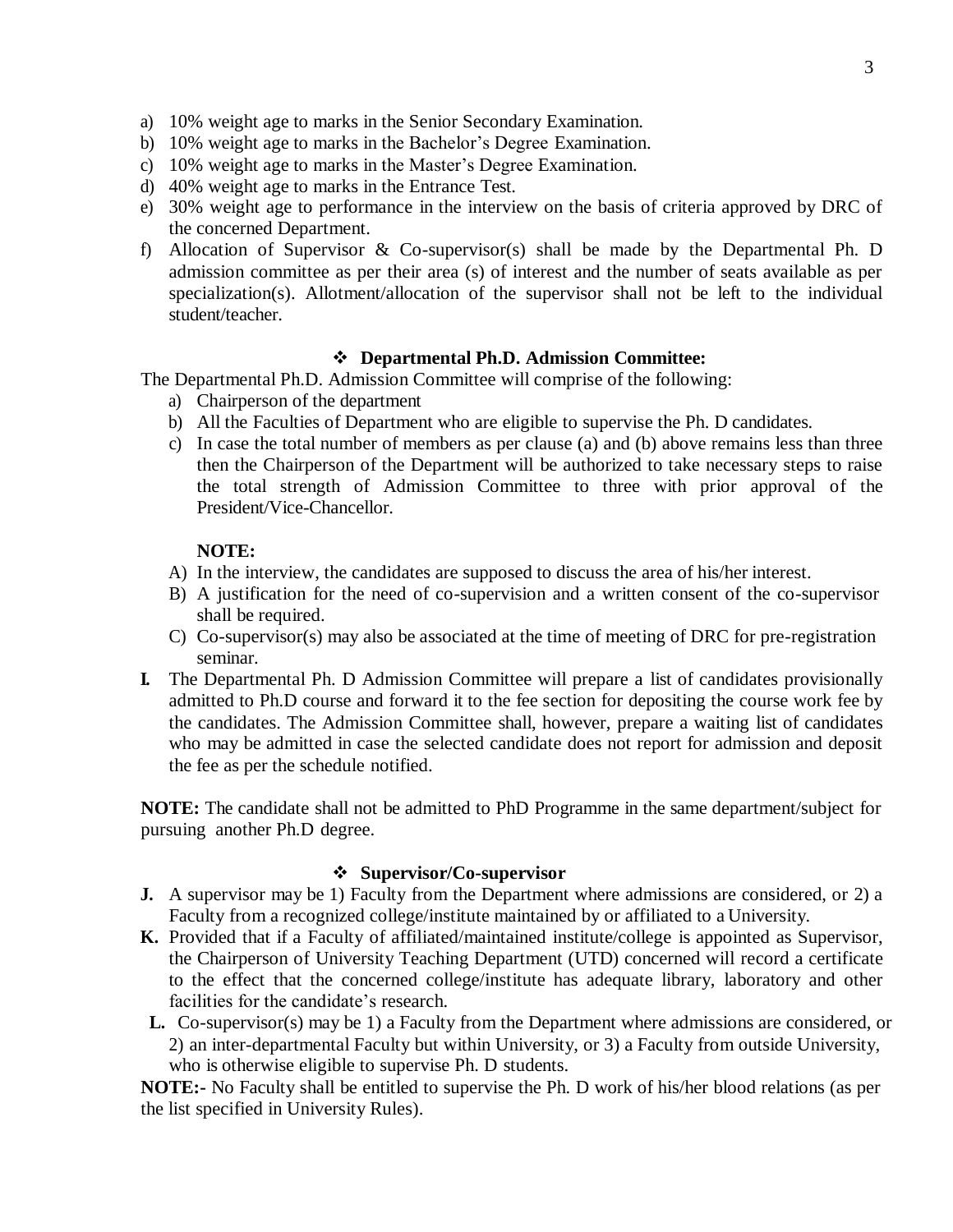# **Eligibility criteria of Supervisor/Co-Supervisor:**

- a) All the Professors, Associate Professors and Assistant Professors in the Department having Doctorate qualification in the concerned discipline shall be eligible for nomination as research Supervisors.
- b) For non-Ph. D Supervisor at 15 years Post Graduate teaching /Research experience and published Research work of high order in relevant subject shall be requisite qualification.
- c) All willing eligible Supervisors of other recognized Universities or Govt. recognized research laboratories/Institutions.

# **Number of Seats in Ph. D Course**

- **M.** Academic Branch will ascertain the number of seats (along with specialization(s) of supervisor/seats) for PhD course available in each Department.
- **N.** Department-wise availability of seats and the admission schedule for PhD course will be given wide publicity through an admission notice in leading daily news papers and also through official web-site of the university.
- **O.** The maximum number of seats for enrolling PhD Students by an eligible Faculty will be 8. The number of seats can vary from teacher to teacher subject to availability of facilities for research in the Department, as determined by DRC.
- **P.** On the request of the teacher concerned and forwarded by the Chairperson of the Department, the President/Vice-Chancellor at his discretion can increase up to two seats over and above the number mention in clause 22 above.

Whereas, the scholar whose supervisor needs to be changed, in exceptional cases shall be covered in the discretionary quota of the President/Vice-Chancellor.

**Q.** A supervisor, except when he/she is Professor, will have a PhD degree. The seat may be treated as vacant on the submission of thesis by the candidate.

# **Exemption from the Entrance Examination**

- **R.** Following categories of candidates will be exempted from the entrance examination;
	- a. Who have qualified UGC/CSIR (JRF) Examination/ SLET/GATE/Teacher fellow ship holder ,
	- b. Who have passed M. Phil in the relevant subject and admission was made through entrance examination.

**NOTE:** In case, the admission in M. Phil was made through entrance examination, the candidate will have to furnish a certificate to the effect from the University/Institute from where the candidate passed the M. Phil course.

## **Course work**

**S.** Students those who are admitted to PhD course will have to undergo a semester-long course work wherein three subjects will be taught and candidates performance will be evaluated at the end of semester through an external examination as per following scheme;

| Paper     | <b>Title</b>                | <b>Work loads</b> | <b>Max. Marks</b> |
|-----------|-----------------------------|-------------------|-------------------|
| Paper 1   | <b>Research Methodology</b> | 4Hrs/Week         | 100               |
| Paper 11  | <b>Computer Application</b> | 4 Hrs/Week        | 100               |
| Paper 111 | Quantitative method         | 4Hrs/Week         | 100               |
| Paper IV  | Review of literature        | 4Hrs/Week         | 100               |
| Paper V   | <b>Publication Ethics</b>   | 4Hrs/Week         | 100               |

**T.** Candidates having completed a course-work based M. Phil will be exempted from the Ph. D course work and due credit shall be given to their score obtained in M. Phil. The candidate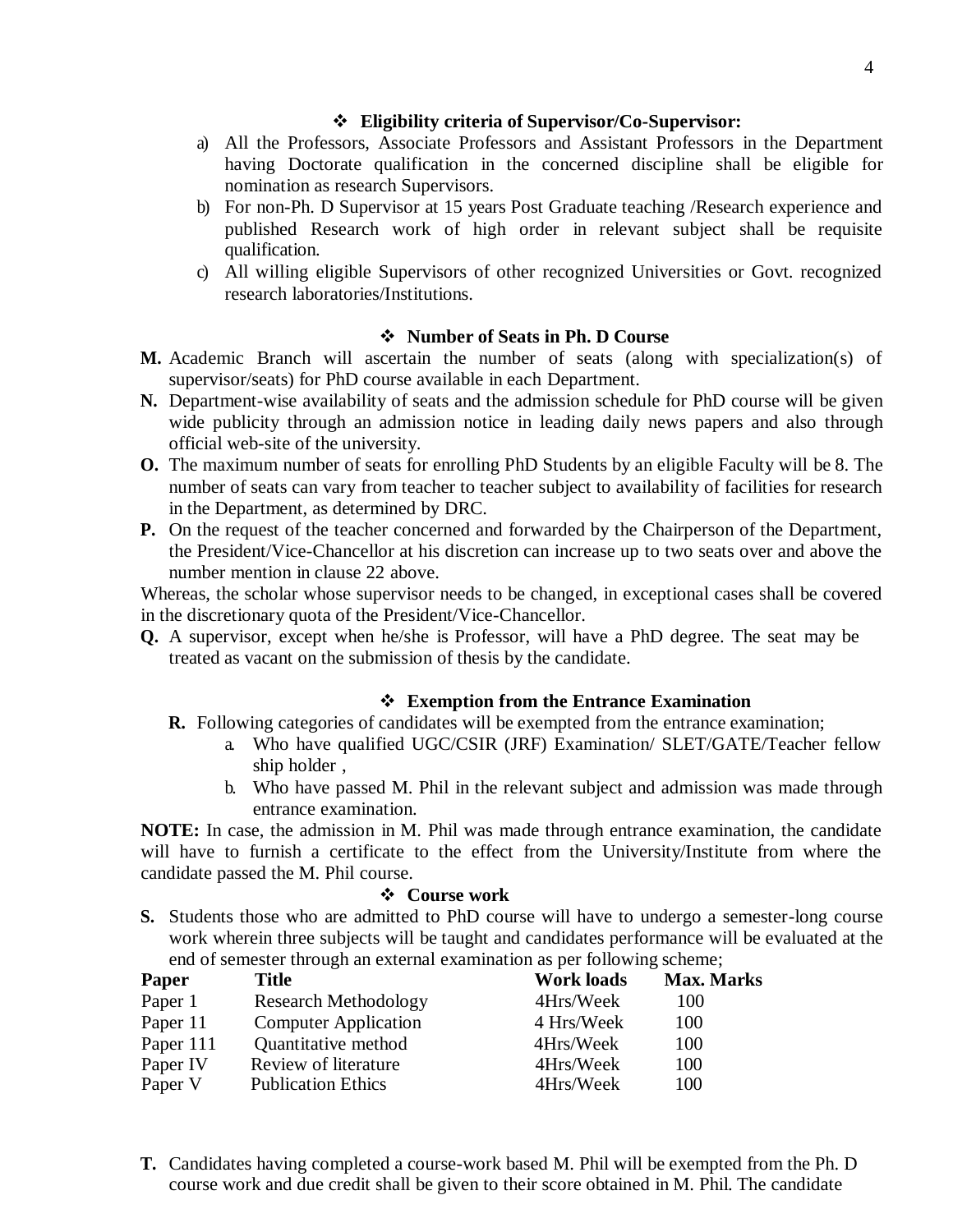working as research fellow or work on reputed post in State /National level research laboratory or in reputed research laboratory is also exempted from the course work.

Minimum qualifying marks in the course work shall be 45 percent in individual papers and 50 percent in aggregate.

- **U.** Course work may be carried out at sister Departments/Universities in case of joint supervisor(s). Due credit will be given to the score obtained therein.
- **V.** Candidates will have three chances (including two for reappear) to successfully complete the course work. However, one more chance may be allowed by the President/Vice-Chancellor depending on the merits of the each case. In any case, the Ph.D. Scholar will have to appear for completion of the course work examination within two year.

## **2) Procedure of Admission under Non Exemption of NET Eligibility:**

Following categories of candidates can seek direct admission to the Ph. D programme without Entrance Test and Pre. Ph. D course work is on the basis of academic merit and interview subject to the availability of seats in the respective Departments. The criteria for preparing the merit list is to be decided by the DRC .Rest of the procedure shall remain the same.

- a) Regular appointed teachers with at least 5 years of continuous teaching experience in any recognized University/college who are otherwise eligible as per provisions of this ordinance
- b) Scientists having post graduate degree with 55% marks working in National Laboratories and Government Scientific Organizations such as Geographical Survey of India, Atomic Energy Commission etc., having adequate research facilities. The research work may be carried out under a local Co-Supervisor from the organization to be approved by the DRC but under over all supervision of the Supervisor from the concerned Department of the University. A certificate from the Head of the organization sponsoring the candidate must be enclosed at the time of filing of the application.
- c) Judges having post graduate degree in Law or in any other discipline with 55% marks and having an experience of Five years.
- d) Professionals/Bureaucrats/Director from the Central or the State Civil Services including IFS/IAS/IPS/IRS/ISRO/DRDO/State & National Research Laboratory etc. Public Sector Undertakings/Autonomous Bodies having 55% marks in a post graduate degree examination with minimum of 5 years experience.
- e) Sponsored Foreign Students under the ICSSR/ICHR/ other academic exchange programmes/fellowships.
- f) In exceptional cases the Academic Council may grant relaxation to the candidate in submission time of his/her research work completed in any other University/ National or International Research Institute recognized or established by State Government or Central Government. In such case candidate shall submit all testimonials record to that effect from his/ her parent / previous University/ institute where he / she was registered Ph.D. Scholar. At the same time he/she will submit a judicial stamp affidavit on a non judicial stamp paper of Rs. 100 and attested by a notary public or a court of competent jurisdiction as per the requirement of this University for the purpose.

NOTE:A relaxation of 5% marks in the post graduate degree may be given to otherwise deserving candidates by the President of the University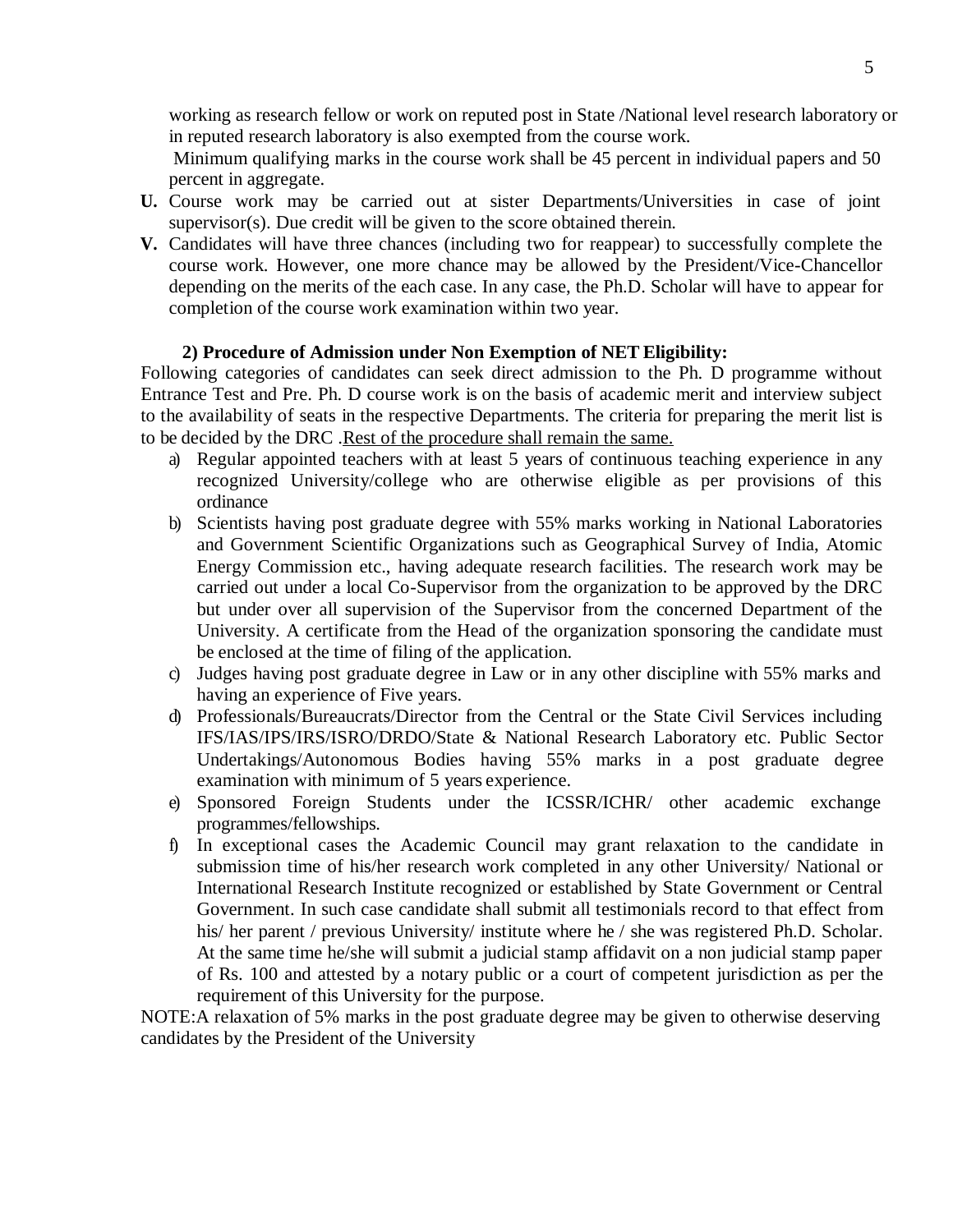- **W.** The candidates admitted in the Ph.D. programme, in consultation with their respective supervisor (s), will have to prepare the synopsis within a period of six months of their admission in the Ph.D. Programme, The synopsis submitted by the candidates, who have successfully completed the course work, or are otherwise exempted from the Ph.D. course work, shall be considered by the DRC. The candidates will have to deliver a pre-registration seminar before DRC on the day of its meeting.
- **X.** The synopsis shall conform to the format given below;
	- a. A title page showing the title/area /field of research and name of the candidates and supervisor(s), name of the Departments, Faculty and University, etc.
	- b. Body of the synopsis comprising sections like introduction, Literature Review, Research Objectives, Hypotheses, and Methodology, etc. followed by References/Bibliography section.
	- c. The synopsis shall be duly signed by the candidate and supervisor(s).
- **Y.** RAB will consider the recommendation, of DRC and will make its recommendations, whatsoever, to the faculty concerned, whose recommendations shall be taken up by the Academic Council.
- **Z.** The registration & Scholarship (R&S) Branch will, within a period not exceeding one month from the date of receipt of minutes of meeting of RAB, verify the eligibility of registration cases and inform the candidates about the status of their registration (through registered post) and ask those candidates will be given a time period of one month to deposit their fee(s).
- a. Candidates fail to deposit their fee(s), in the stipulated period of time their right to Ph.D. registration shall be forfeited.
- b. At the time of depositing fee(s), the candidates shall be admitted **provisionally** in Ph.D. programme, subject to the approval of the faculty and subsequently by the Academic Council, after which the admission will stand confirmed. A candidate shall be allotted registration number only after his/her admission is confirmed by the Academic Council.
- c. The date of meeting of DRC/ or first shall be treated as the date of registration of Ph.D. candidates(s).

# **Departmental Research Committee (DRC)**

- 1. The Departmental Research Committee will comprise the following :
- a. Dean /Chairperson of the Department,
- b. Two Professor/Associate Professors/Assistant Professor from the Department nominated by President,
- c. One Expert Nominated by President
- d. Supervisor of the Ph.D. scholar.
- 2. In case, the strength of the DRC remains less than three, the Chairperson concerned will be authorized to include outside experts out of a panel of Subject experts approved by the President, who will have to be of the Professor rank. The Chairperson will be authorized to sanction TA/DA and honorarium for outside experts as per University rules.
- 3. If the work of research scholar is found unsatisfactory at any stage as reported by the supervisor, the DRC shall give his/her registration to the appropriate bodies.
- 4. The registration of candidate may also be cancelled on the basis of written request made by the candidate in this respect.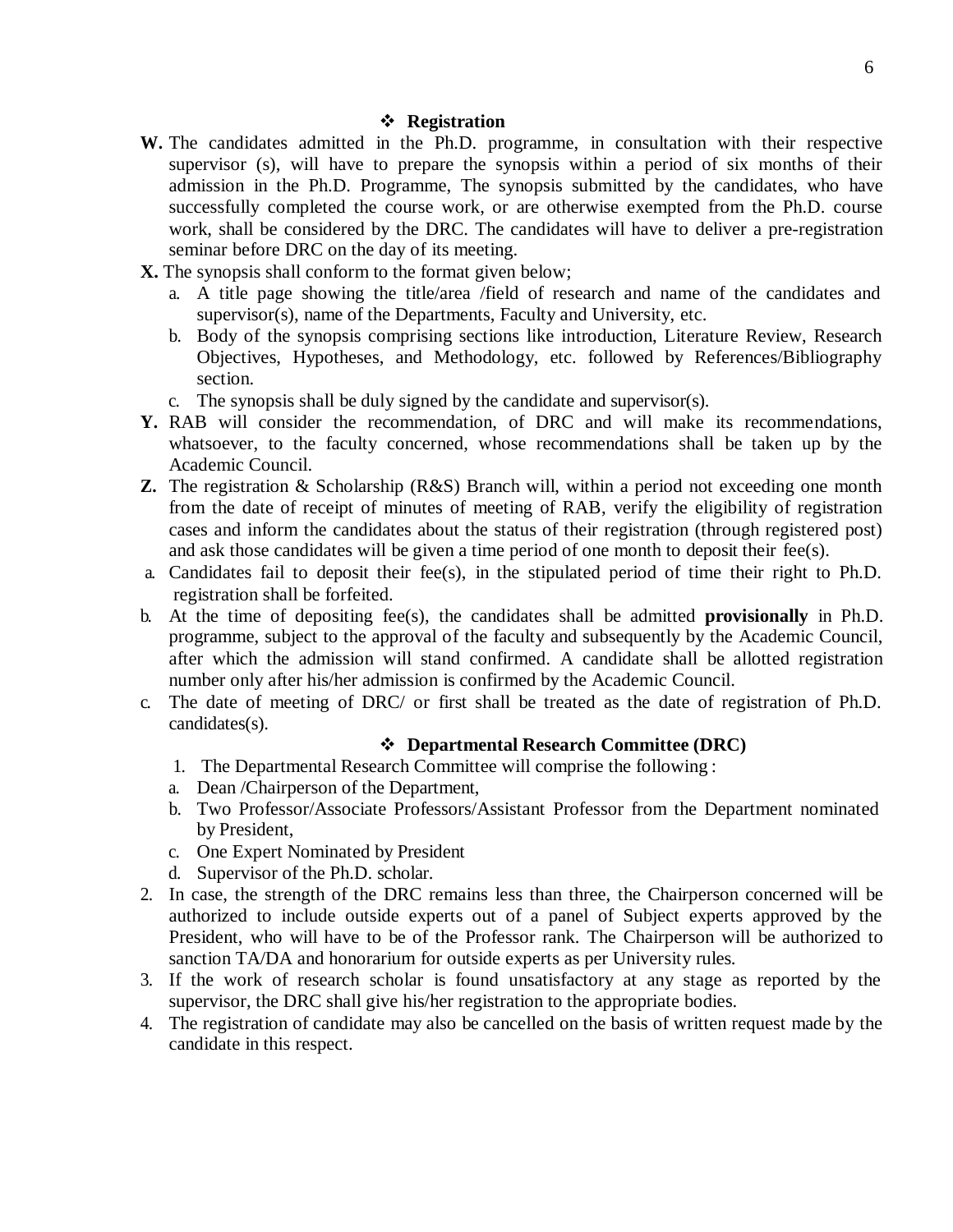5. If a candidates fails to submit his/her thesis within the stipulated period of 4 years (as mentioned in clause 49) and has not applied for the extension before the expiry of the above said period, the registration of the candidate will automatically stand cancelled. However, the candidates may applied for restoration of his/her Ph.D. registration with restoration fee of Rs. 2,000/- with in a period of 3 months, with restoration fee of Rs. 5000/- within a period of 6 months, and with a restoration fee of Rs. 10000/- with in a period of one year, where after no application shall be entertained in this respect in this respect. In any case, the application for restoration of registration must be recommended by the supervisor and the DRC. The President/Vice-Chancellor may allow such restoration, if he is satisfied with the reasons given by the candidate for not seeking extension for submission of the thesis well in time. The restoration fees will be change when require.

## **Admission in other courses and Migration**

- A research scholar will not join any other course of study or appear in any other examination conducted by any University or public body while doing research.
- The President/Vice-Chancellor may, however, allow a candidate to appear in an examination or to attend a course which is conductive to his research and is of minor nature, including improvement of prev**i**ous result, so that it does not consume much of his time.
- In no case, the student will be entitled to migrate from the University during the course of his/her Ph.D. work unless he/she has left the Ph.D. course.

#### **Stay on the campus**

(1) Candidates availing URS/JRF/SRF or any other fellowship/scholarship shall have to mark their attendance in the department throughout the duration of their scholarship.

(2) Candidates who are not covered in point 44(1) above, shall have to stay on the campus at least for one year. However, the stay of such candidates may be exempted in case his/her supervisor certifies that he/she has been meeting the supervisor frequently to discuss the research work.

#### **Seminar**

Ph.D. students will present following seminars in the meeting of DRC:

- 1) One pre-registration seminar after submitting the synopsis.
- 2) Two seminars during progress of research work at least with a gap of one year in between the two seminars.
- 3) One pre-submission seminar when he/she has completed and documented the research in the form of thesis. The seminar will be opened for all the teachers of the concerned faculty and research students, for getting feedback and comments, which may suitably incorporated in draft thesis under the advice the supervisor.
- 4) Progress seminar will be held on the written request of the candidate made to Chairperson, DRC, through his/her supervisor(s).
- 5) The pre-submission seminar will be held on the request on the request of the candidate. i)He/she has completed and documented the research work,

ii). The thesis is ready for submission and iii). His/her examiners/evaluators may be appointed.

## **Progress Reports**

In addition to this, a progress report will be submitted by the candidates to the Chairperson every six month (forwarded by the supervisor), who will forward it to R&S Branch.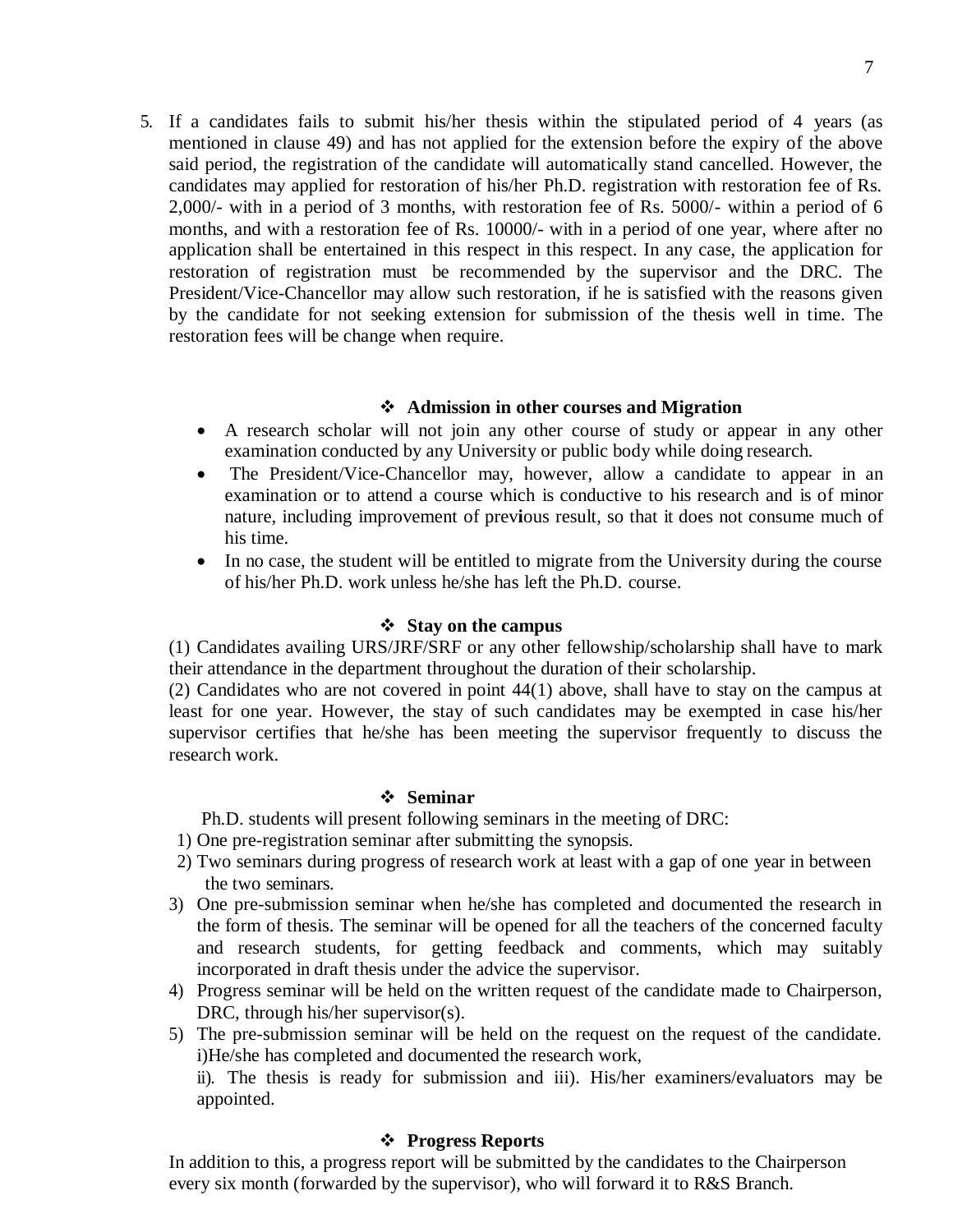#### **Duration of Ph. D**

1. Students pursuing Ph.D. work will normally submit their thesis within a period of two to four years counted from the date of registration in Ph.D. which could be extended up to 6 years in total, in the slots of 6 months at a time. Extension in the period of submission, if any, may be granted by the President/Vice-Chancellor on the recommendations of the supervisor and the Chairperson.

2. The President/Vice-Chancellor may, on the recommendations of DRC and if he/she is satisfied that the candidate has already done sufficient work on the same topic elsewhere, allow him to submit the thesis on completion of one and a half year from the date of registration in Ph.D.

**Note:** There will not be any extension, whatsoever, in the submission period beyond six years.

#### **Language**

The language of thesis will remain English or Hindi excepts in the subjects of languages, where in the thesis can be written in English, Hindi or any other languages, as the case may be.

#### **Conduct of Scholar**

If the conduct/work of Research Scholar is found unsatisfactory at any stage as reported by the Supervisor, the DRC shall give him/her an opportunity to explain his/her position and make suitable recommendations including de-registration. The DRC/RAB may then recommend cancellation of his/her registration to the appropriate bodies.

#### **Change of topic**

The RAB may allow the title/synopsis of the research problem to be modified up to one year after the date of registration provided that such a change must be recommended by the DRC and further provided that the minor changes in the wording of the topic of thesis may be allowed by the RAB up to the time of holding of pre-submission seminar.

#### **Change of Supervisor**

(a) Change of supervisor will not be allowed at the whims of the candidates.

(b) In case, the supervisor is unable to supervise the work due to valid reason/resignation/retirement/long leave etc., the President/Vice-Chancellor may allow the change of the Supervisor on the request of the candidate on the recommendation of DRC, if he/she is satisfied that the change of the supervisor is in the interest of completion of the research work. The supervisor, who has left, may continue to act as co-supervisor of the candidate.

(c) The supervisor who has been supervising the candidate for a year or more and retires thereafter and is willing to continue to supervise the candidate can do so till the submission of his/her thesis.

NOTE: In case of retirement/resignation/long leave or any other valid reason, the seats allotted to another supervisor will be over and above the entitlement of the seats of Faculty .

#### **Fees**

The Various fees shall be chargeable as fixed by the University from time to time through Prospectus/ notifications.

#### **Submission of thesis**

- 1. The candidate shall be allowed to submit his/her thesis only after he/she has published at least one research paper in referred journal(s) and produce evidence for the same in the form of acceptance letter or the reprint, but not later than six months from the date of presubmission seminar.
- 2. The candidate shall submit six copies of his/her thesis. After finalizing of the award of Ph.D.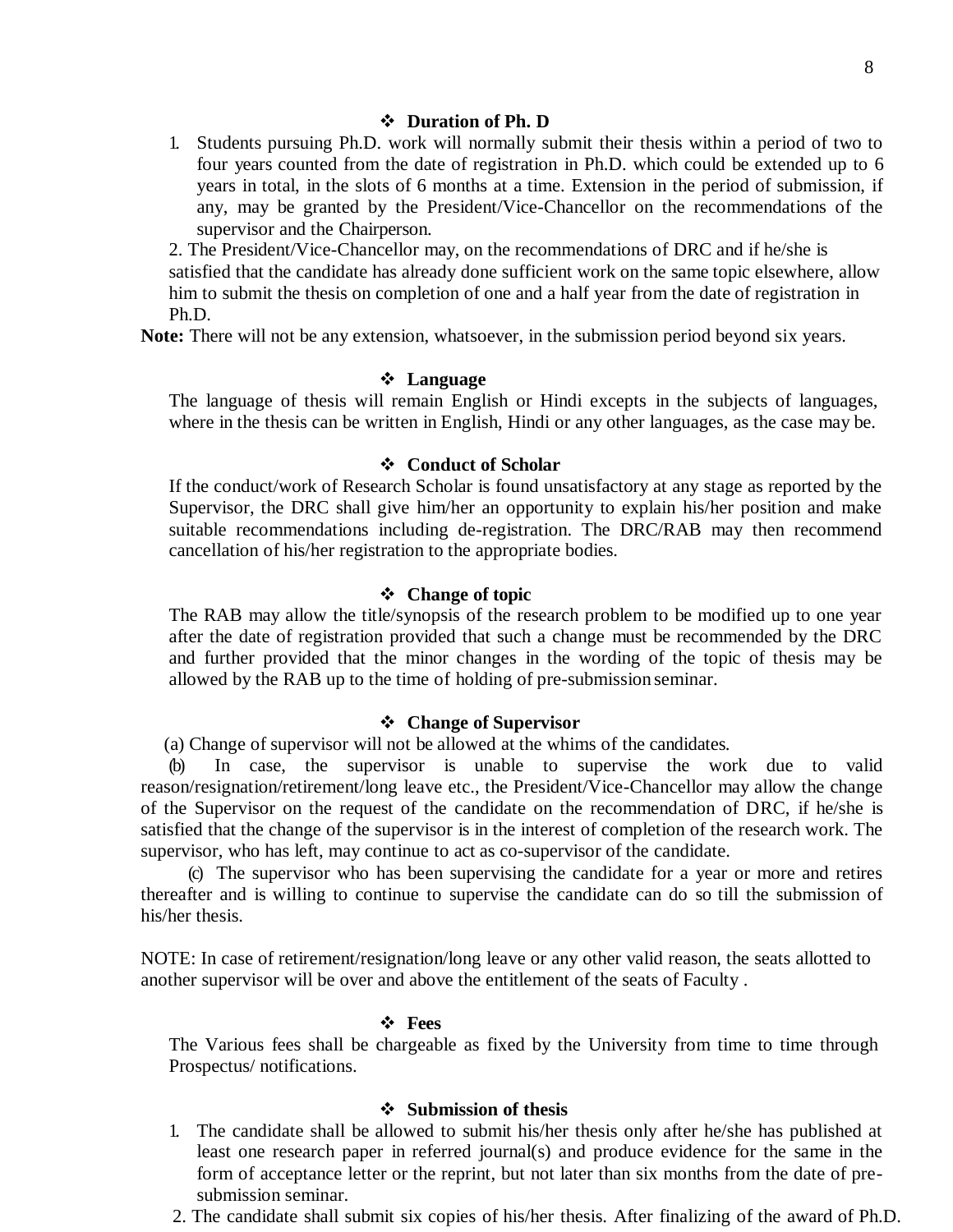degree, one copy of thesis will be sent to University Library and one copy of thesis will be sent to the Departmental Library. Rest of the copies shall be retained in the office record for three years after which it will be sent to University Library. The candidate shall also submit a soft copy of the thesis in CD, MS Word/PDF format.

3. Both side computer printing on A4 size (unless otherwise required) bond paper will be

allowed for thesis. The other specifications for printing of thesis are as under:

| Font name:                    | Time New Roman                            |
|-------------------------------|-------------------------------------------|
| Font Size                     | 12 point                                  |
| Printing type                 | Laser printer (unless otherwise required) |
| Line spacing                  | 1.5                                       |
| Left/Right/Top/Bottom margin: | 1.0 inch each                             |
| Footer margin:                | As per requirement (for footnotes)        |
| Header margin                 | $0.5$ inch                                |
| Gutter margin:                | $0.5$ inch                                |

**Note:** The candidate may incorporate in his/her thesis the contents of any work that he/she may have published on the subject, but shall mention this fact in the thesis .However, he/she shall not include in his/her thesis the work for which a degree /diploma has been conferred on him/her by any University.

#### **Evaluation of Thesis and Final Viva-Voce**

- 1. The DRC, on the recommendations of supervisor, will draw a list of sufficient number of experts keeping in view their specialization for consideration by RAB shall consider the list of expert drawn by DRC and recommend a panel of 8 to 10 experts in the field for appointment as evaluators/examiners for the thesis. Out of list of panels, 50 percent may be selected from various Universities/institutes from outside the state and remaining 50 percent may be selected from various Universities/Institutes within the state..
- 2. The experts recommended shall be either Professors or persons of eminence or the persons holding equal status; and their specialization shall be relevant to the topic of thesis. Names of only those persons would be recommended who are known to be physically fit and are able to undertake journey for the conduct of Viva-Voce examination, if invited. In case, RAB feels that the panel should consist of more than 10 names, it may recommend additional names.

Note: Even the retired persons, who are otherwise fit for the purpose, may be listed on the panel of examiners/evaluators.

- 3. The thesis shall be referred to two evaluators/examiners selected by the President/Vice-Chancellor from the panel of experts approved by the RAB, out of which at least one shall be from outside the State or may be from outside the country also. The candidate will have to present himself/herself for the Viva-Voce examination which shall also be openly defended, as and when fixed by the University failing which he/she will be declared ineligible for the award of degree. However, in case the candidate is unable to attend the Viva-Voce examination on fixed day for any unavoidable reason, the controller of Examinations on candidate's written request and with a fee of Rs. Five Thousands only (Rs. 5000/-) may allow one time postponement of the date of viva-voce up to a maximum period of 3 months from the date previously fixed by the University, failing which the candidate will be declared ineligible for the award of degree. In case, the examiner has turned up for Viva-Voce examination of the said candidate on the fixed date, the total expenditure of TA/DA will be changed from the candidates up to next rounding figure of Rs. One hundred on higher side.
- 4. The evaluator will state categorically whether in his/her opinion.
	- a. A thesis is fitted for the award of Ph.D. Degree, or
	- b. It should be referred to the candidates for presenting again in the revised form, or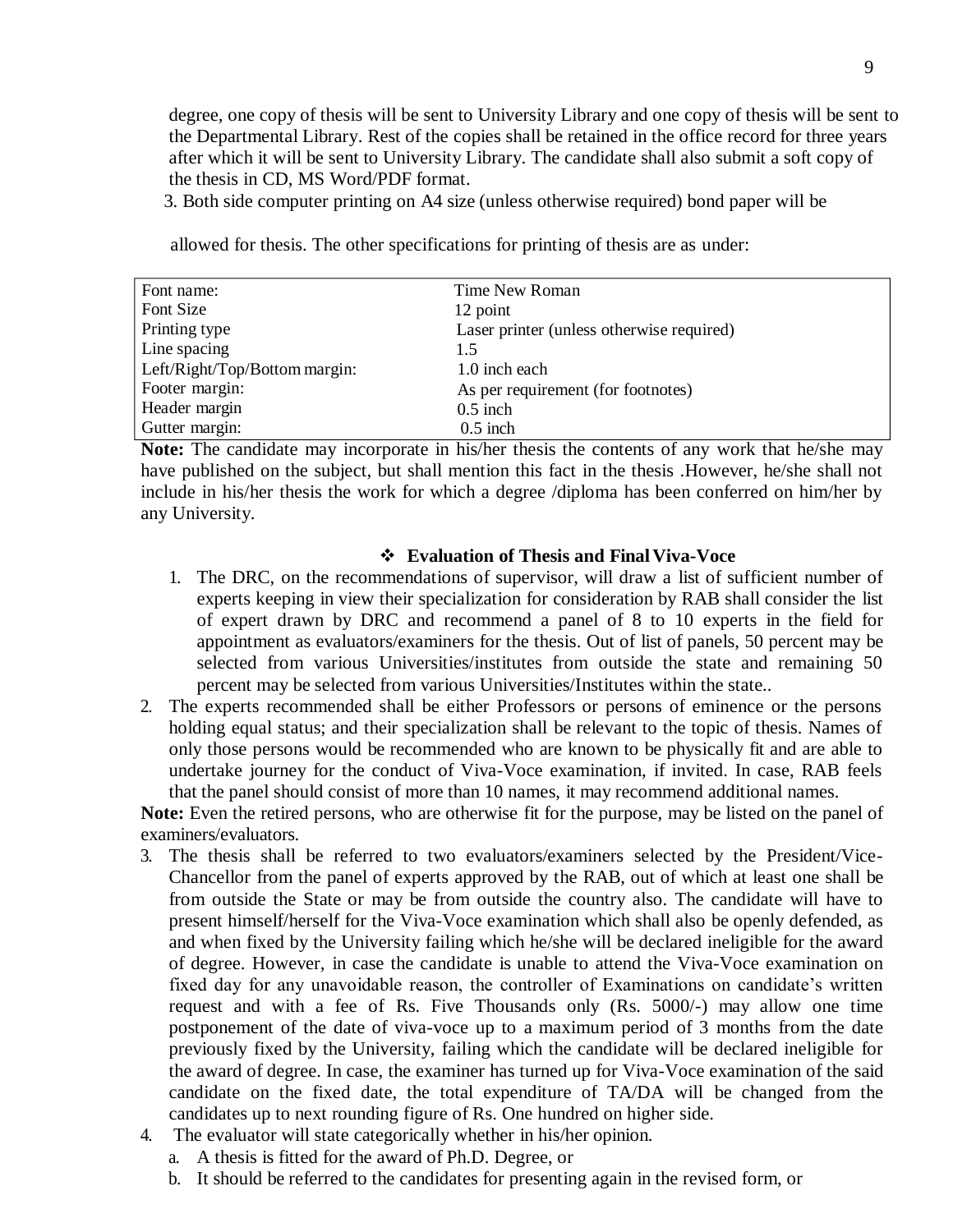c. It should be rejected.

The evaluators(s) will state reasons for the approval or rejection of the thesis. If he/she recommends re-submission with revision, he/she shall specifically indicate what modifications he/she wants the candidates to incorporate in thesis.

- 5. On receipt of report from both the evaluators/examiners, the same will be placed before the Ph.D. committee comprising the following:
	- a. The President/Vice-Chancellor,
	- b. The Dean of the Faculty concerned, and
	- c. The chairperson of the Department concerned.
	- d. The Director Research

If the evaluators(s) examiners(s) of the thesis recommend the awards of the degree, he/they may also give in their report a set of questions which they would like to put to the candidate at the time of Viva-Voce examination.

If one or both the evaluators/examiners recommend re-submission with a revision of the thesis, the candidate shall be asked to modify the thesis and re-submit the same only once, not earlier than 6 months and not later than one year, after having carried out all the modifications have been carried out. If one of the examiners rejected the thesis, the same will be sent to the third examiner/evaluators. The thesis will be submitted with a thesis evaluation fee.

- 6. In case, the candidates appears for his/her Viva-Voce examination, but fails in Viva-Voce, in such case the second evaluator may be called for conducting the Viva-Voce after giving at least three months time to the scholar to prepare himself/herself. The report of second examiner will be considered as final.
- 7. The re-submitted thesis shall be examined by the examiner(s) who evaluated the original thesis unless any of them is unable or unwilling to do so in which case substitute shall be appointed out of the panel of experts (approved by the President/Vice-Chancellor. The examiner(s) of the revised thesis will only see whether objections raised have been incorporated or not.
- 8. A thesis will be considered rejected, in case two or more evaluators have recommended the rejection of the thesis. A candidate whose thesis has been rejected shall not be registered again for Ph.D. degree with the same topic.
- 9. If at least two examiners recommend award of degrees, the candidates would be examined through a Viva-Voce examination by one of the examiners who have made recommendations for award of the Ph.D. degree. The examiner for viva-voce will be nominated by the President/Vice-Chancellor. If the evaluators of the above category (i.e. those who have recommended the award Ph.D. degree) are unable or unwilling to conduct the Viva-Voce examination, another name may be considered for the purpose by the President/Vice-Chancellor out of the panel already approved by the RAB.
- 10. The Viva-Voce examination shall be conducted by the External Examiner and will be held in the concerned department at the University unless ordered otherwise by the President/Vice-Chancellor. The date, time and the subject of thesis shall be notified to the teacher including the supervisor and the research scholars of the faculty, who shall be permitted to be present at the time of Viva-Voce Examination, but they shall have no right to put any question to the candidates. The reports of all the evaluators/examiners shall be placed before the Ph.D. committee to consider the reports and to recommend to the President/Vice-Chancellor whether:
	- i) The Ph.D. degree be awarded, or
	- ii) The thesis be revised for re-examination, or
	- iii) The thesis be rejected.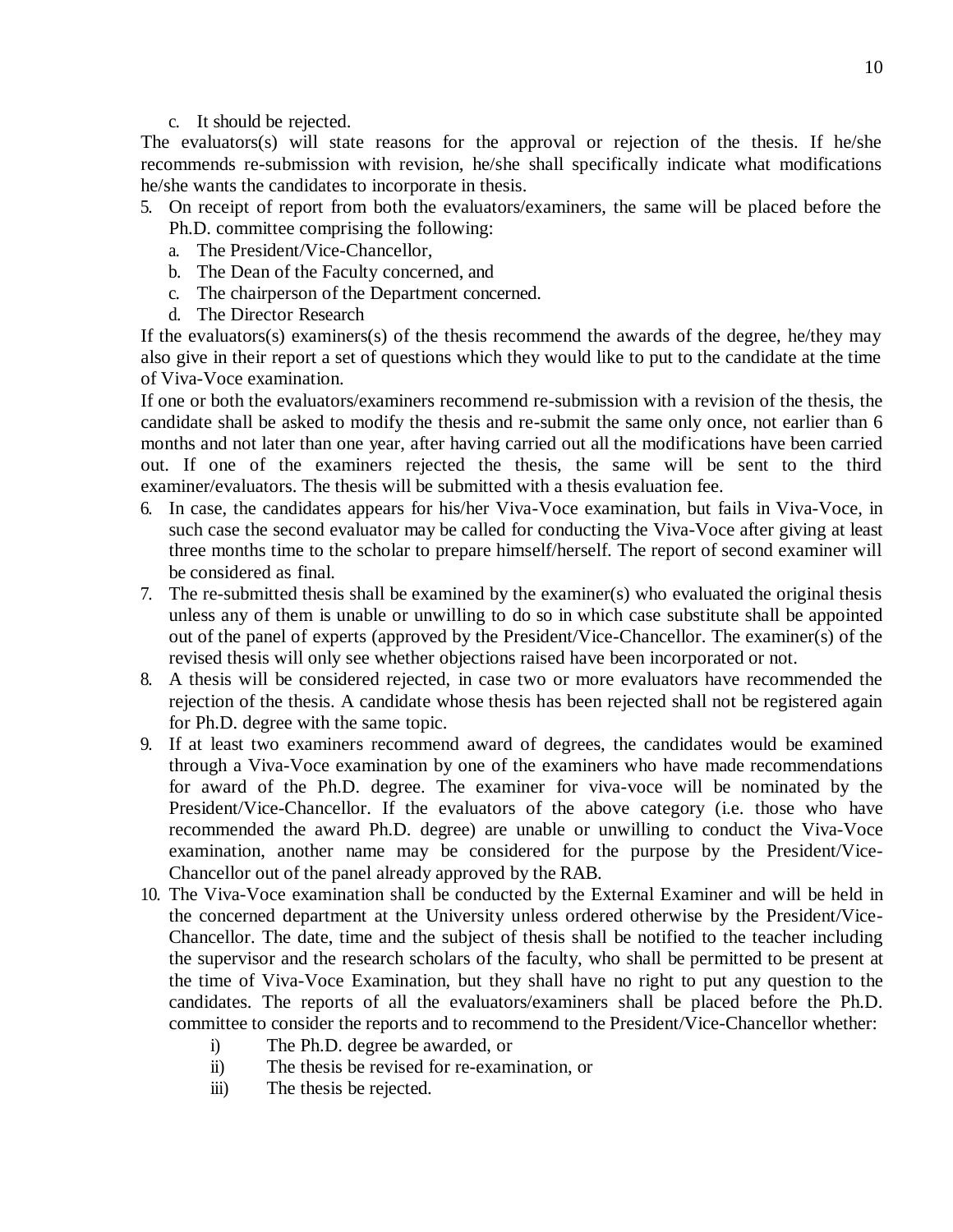The absence of Dean, Faculty and/or Chairperson of the department concerned in the meeting of Ph.D. committee shall not vitiate its proceedings. However, the President/Vice-Chancellor may coopt an expert in the subject as a substitute to the Chairperson of the department if he considers it necessary.

11. Along with the Ph.D. degree, the University shall also issue a provisional certificate to the effect that the Ph.D. Degree has been awarded in conformance with the UGC minimum standards and procedure for the award of Ph.D. Degree Regulation 2009.

## **Publication of the Thesis**

- 1. A candidate may be allowed to publish his/her thesis in book from provided two or more evaluators have made such a recommendation in their report. The evaluator/examiner for the thesis shall also indicate in the report whether the thesis is fit for publication in its original or modified form. In the latter case he/she will make definite suggestions for the improvement.
- 2. Provided that no thesis will be published without prior permission of the University. The research scholar may apply to the Chairperson for publishing his/her thesis within 5 years from the date of award of Ph.D. degree. The chairperson shall satisfy himself/herself that the thesis is publishable in its original or modified form. He/she, however, shall be guided by the reports of the examiners in this regards. However, in this later case (i.e. modified form) a certificate will be obtained from the supervisor to the effect that necessary improvements suggested by him/her and the examiners have been properly incorporated in the thesis.
- 3. The controller of examination shall forward a soft copy (PDF format) of the Ph.D. thesis to UGC (for hosting on the INFLIBNET) within a period of thirty days after the notification/award of Ph.D. degree to the scholar. A soft copy of (PDF) of summary report may also be hosted on the University Website.

# **Plagiarism**

Notwithstanding anything mentioned above, the Academic Council on the recommendation of the President/Vice-Chancellor shall have the right to withdraw the degree if plagiarism or duplication or any other form of malpractice is detected at any stage, and to initiate such further action as it deems fit. Provided that the President/Vice-Chancellor shall get the complaint in the mater investigated confidentially and shall give the accused a fair opportunity to explain his/her view point before he/she makes his/her recommendations on the matter to the Academic Council. There shall be no limitation of time for this action of Academic Council.

# **Bodies Governing the Ph.D. course**

The conduct of Ph.D. programme shall be governed by following bodies

- I) Research Advisory Board (RAB)
- II) Departmental Research committee (DRC).
- III) Faculty
- IV) Academic Council
- V) Ph.D. committee

# **❖** Remuneration

Remuneration to be paid to the evaluators(s) and Viva-Voce Examiner will be fixed by the University and may be revised from time to time.

# **Removal**

- 1. In case of any difficulty in the interpretation of these rules the decision of the President of the University shall be final and binding.
- 2. In case of any dispute the matter shall be referred for arbitration and the Civil Courts shall have no jurisdiction to take cognizance of the matter in dispute.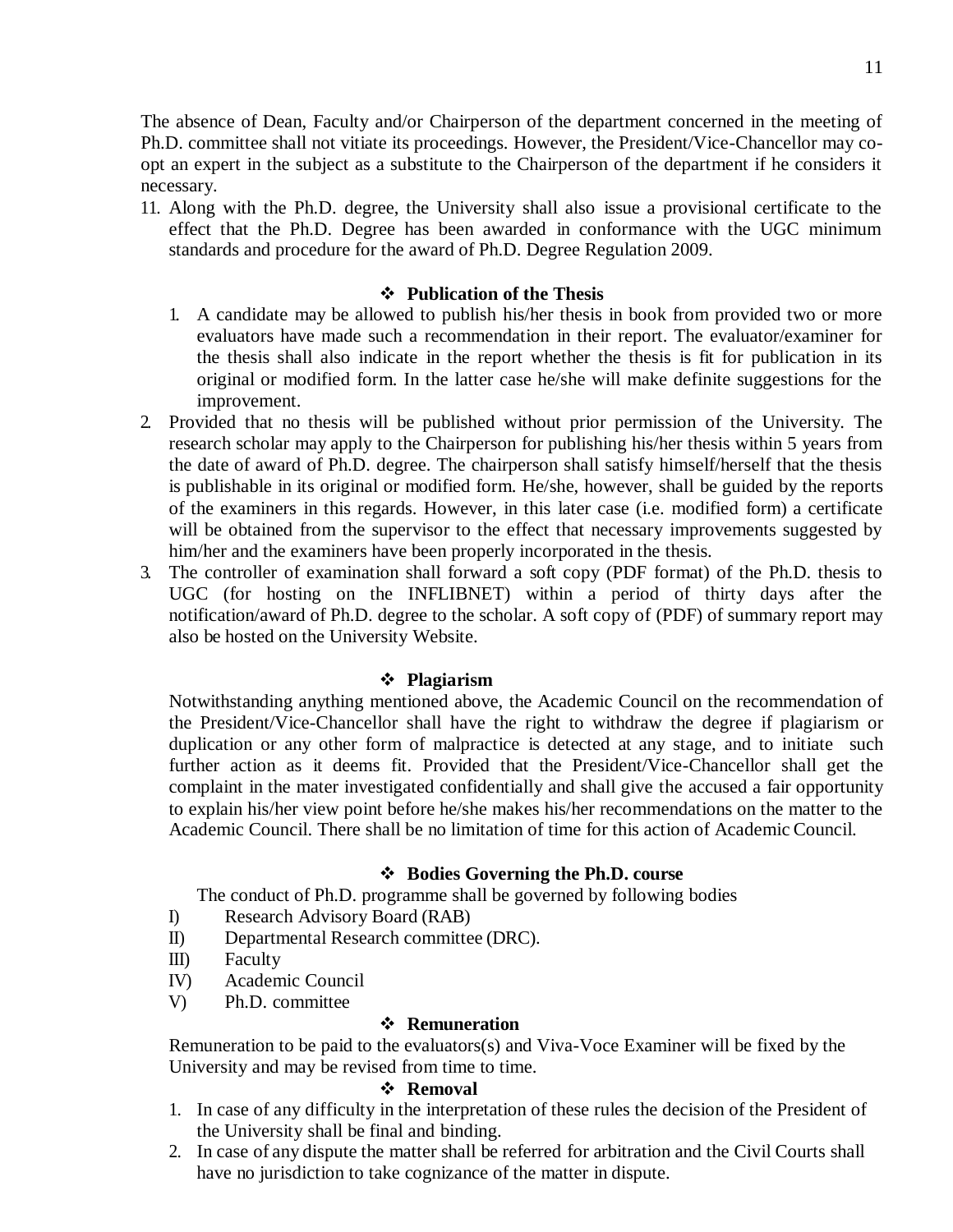## **List of laboratory/Institutes till date approved**

- 1. All the Indian universities, which are members of the inter-University Board ofIndia.
- 2. All CSIR laboratories in India.
- 3. All laboratories maintained and run by the dept. of atomic energy
- 4. Indian association for the cultivation of science, Calcutta.
- 5. Indian institute of sciences, Bangalore
- 6. All IITs including institute of technology, Banaras Hindu University.
- 7. All NITTTRs
- 8. All NITS
- 9. All IIMs
- 10. Birla institute of technology & science, Pilani.
- 11. Birla institute of technology & science, Ranchi.
- 12. Indian school of mines Dhanbad.
- 13. Tata institute of fundamental Research, Mumbai.
- 14. All Defence science organization laboratories in India.
- 15. Indian institute of public administration, New Delhi.
- 16. Indian school of international studies New Delhi.
- 17. School of African studies, New Delhi.
- 18. Vishveshvaranand Vedic Research institute, hoshiarpur.
- 19. Institute of Indology, Lucknow Road,Delhi.
- 20. Ahimsa Shodh Peeth, Lady Hardinge Road, New Delhi.
- 21. All Research Labs. Of the Geological Survey of India.
- 22. All Research Labs. Of the Oil and Natural Gas Commission
- 23. All Research Labs. Of the Indian Space Research organization.
- 24. All Research Labs. Of the Electronics Commission and Department of Electronics, Govt. of India.
- 25. Hindustan Steel Ltd. Research Laboratories.
- 26. Electronics Corp. of India Ltd. Hyderabad.
- 27. All India Institute of Medical Sciences, New Delhi.
- 28. PGIMS, Rohtak.
- 29. Post-Graduate Institute of Medical Education and Research, Chandigarh.
- 30. National Diary Research Institute, Karnal.
- 31. Indian Agriculture Research Institute, Pusa, New Delhi.
- 32. All centre and State Govt. Forensic Science Laboratories.
- 33. Technological Institute of Textiles, Bhiwani.
- 34. The National Council of Indian language, Mysore.
- 35. The centre Institute of Indian Language.
- 36. The Indian Statistical Institute, Kolkata
- 37. The Institute of Economic Growth, Delhi University, Delhi.
- 38. All Research Labs. of National Council of Medical Research, NewDelhi
- 39. All Research Labs. of The Zoological Survey of India.
- 40. National Institutes of Family Planning, New Delhi.
- 41. All Research Labs. of National Institute of Margin Biology, Panaji, Goa.
- 42. Delhi Zoological Park, New Delhi-3.
- 43. Forest Research institute, Dehradun.
- 44. All Laboratories maintained by the DST, Govt. of India.
- 45. Bose Institute, Kolkata.
- 46. Raman Institute, Bangalore.
- 47. Bharat Heavy Electrical Ltd. Research and Development Laboratories.
- 48. Ahmadabad Textile Industries Research Association, Mumbai.
- 49. Shri Ram institute of Industrial Research Delhi.